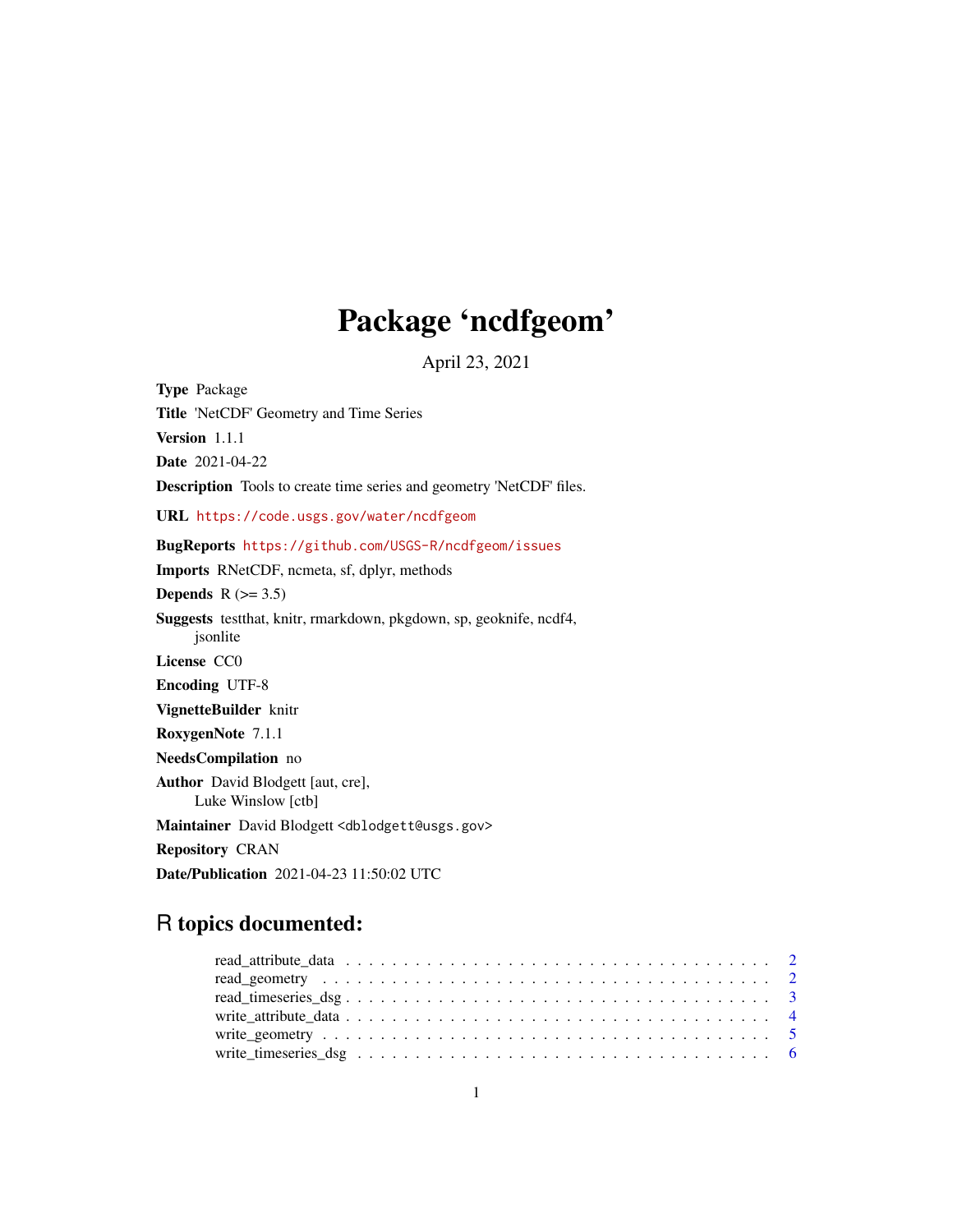#### <span id="page-1-0"></span>**Index** [9](#page-8-0)

read\_attribute\_data *Read attribute dataframe from NetCDF-DSG file*

#### Description

Gets attribute data from a NetCDF-DSG file and returns it in a data.frame. This function is intended as a convenience to be used within workflows where the netCDF file is already open and well understood.

#### Usage

read\_attribute\_data(nc, instance\_dim)

#### Arguments

| nc           | A NetCDF path or urlto be opened.      |
|--------------|----------------------------------------|
| instance dim | The NetCDF instance/station dimension. |

#### Examples

```
hucPolygons <- sf::read_sf(system.file('extdata','example_huc_eta.json', package = 'ncdfgeom'))
hucPolygons_nc <- ncdfgeom::write_geometry(tempfile(), hucPolygons)
```
read\_attribute\_data(hucPolygons\_nc, "instance")

read\_geometry *Read NetCDF-CF spatial geometries*

#### Description

Attempts to convert a NetCDF-CF DSG Simple Geometry file into a sf data.frame.

#### Usage

```
read_geometry(nc_file)
```
#### **Arguments**

nc\_file character file path to the nc file to be read.

#### Value

sf data. frame containing spatial geometry of type found in the NetCDF-CF DSG file.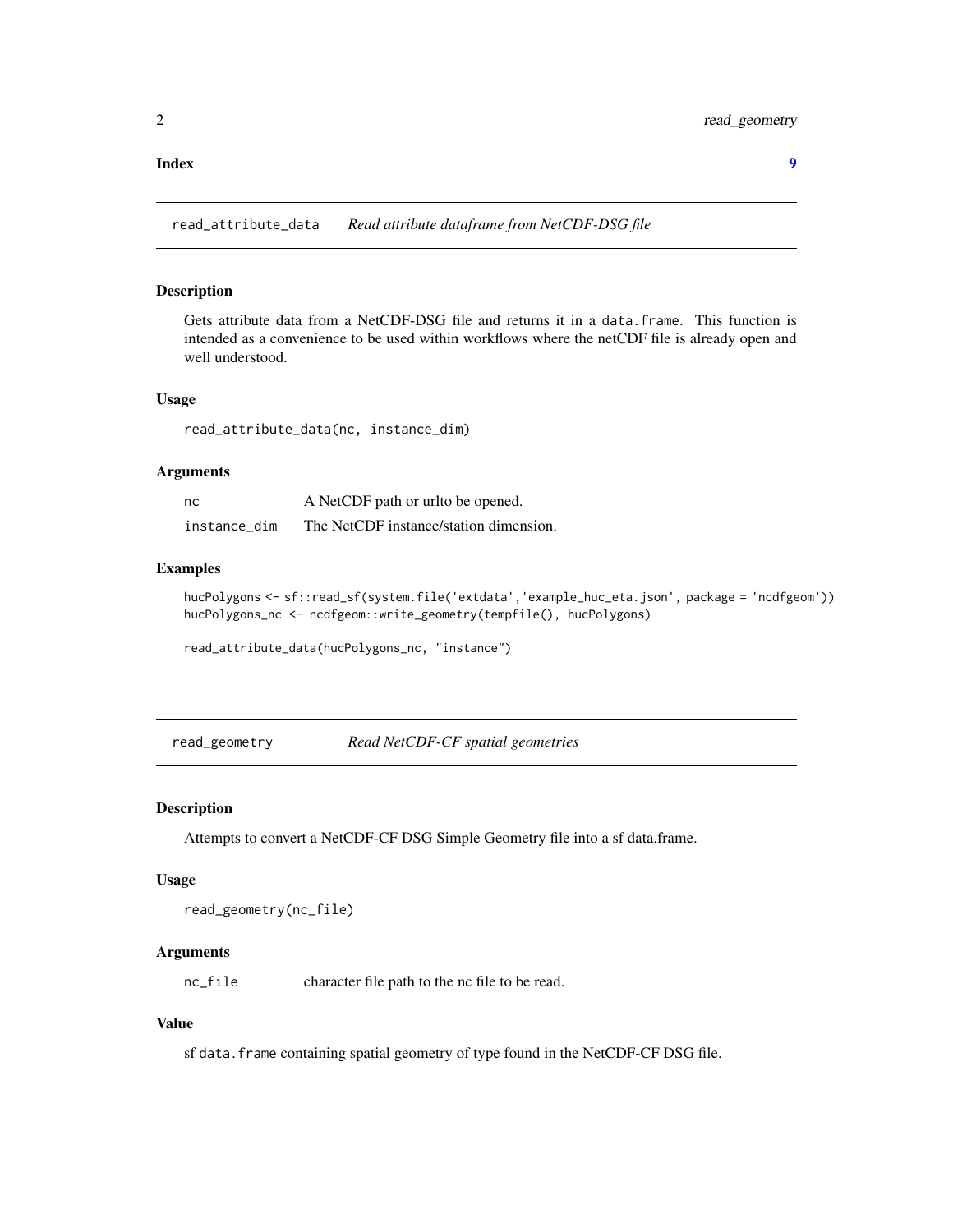#### <span id="page-2-0"></span>References

http://cfconventions.org/index.html

1. [http://cfconventions.org/cf-conventions/cf-conventions.html#\\_features\\_and\\_f](http://cfconventions.org/cf-conventions/cf-conventions.html#_features_and_feature_types)eature\_ [types](http://cfconventions.org/cf-conventions/cf-conventions.html#_features_and_feature_types)

#### Examples

```
huc_eta_nc <- tempfile()
file.copy(system.file('extdata','example_huc_eta.nc', package = 'ncdfgeom'),
        huc_eta_nc, overwrite = TRUE)
vars <- ncmeta::nc_vars(huc_eta_nc)
hucPolygons <- sf::read_sf(system.file('extdata','example_huc_eta.json', package = 'ncdfgeom'))
plot(sf::st_geometry(hucPolygons))
names(hucPolygons)
hucPolygons_nc <- ncdfgeom::write_geometry(nc_file=huc_eta_nc,
                                          geom_data = hucPolygons,
                                          instance_dim_name = "station",
                                          variables = vars$name)
huc_poly <- read_geometry(huc_eta_nc)
plot(sf::st_geometry(huc_poly))
names(huc_poly)
```
read\_timeseries\_dsg *Read NetCDF-CF timeSeries featuretype*

#### Description

This function reads a timeseries discrete sampling geometry NetCDF file and returns a list containing the file's contents.

#### Usage

```
read_timeseries_dsg(nc_file, read_data = TRUE)
```
#### **Arguments**

| $nc$ file | character file path to the nc file to be read. |
|-----------|------------------------------------------------|
| read_data | logical whether to read metadata only or not.  |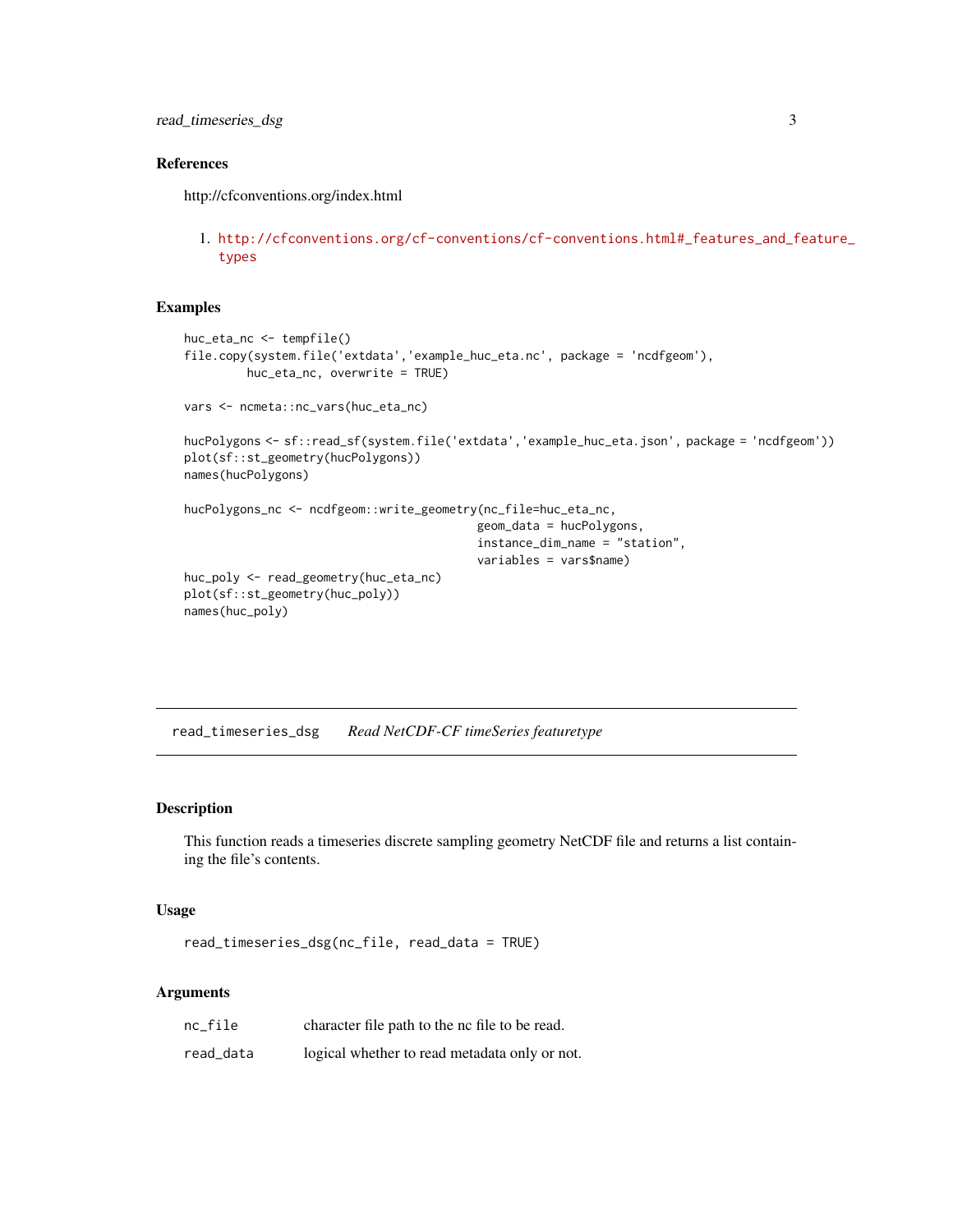#### Details

The current implementation checks several NetCDF-CF specific conventions prior to attempting to read the file. The Conventions and featureType global attributes are checked but not strictly required.

Variables with standard\_name and/or cf\_role of station\_id and/or timeseries\_id are searched for to indicate which variable is the 'timeseries identifier'. The function stops if one is not found.

All variables are introspected for a coordinates attribute. This attribute is used to determine which variables are coordinate variables. If none are found an attempt to infer data variables by time and timeseries\_id dimensions is made.

The coordinates variables are introspected and their standard\_names used to determine which coordinate they are. Lat, lon, and time are required, height is not.

Variables with a coordinates attribute are assumed to be the 'data variables'.

Data variables are traversed and their metadata and data content put into lists within the main response list.

See the timeseries vignette for more information.

#### Value

list containing the contents of the NetCDF file.

#### References

https://www.unidata.ucar.edu/software/netcdf-java/v4.6/reference/FeatureDatasets/CFpointImplement.html

write\_attribute\_data *Write attribute data to NetCDF-CF*

#### Description

Creates a NetCDF file with an instance dimension, and any attributes from a data frame. Use to create the start of a NetCDF-DSG file. One character length dimension is created long enough to contain the longest provided character string. This function does not implement any CF convention attributes or standard names. Any columns of class date will be converted to character.

#### Usage

```
write_attribute_data(
 nc_file,
  att_data,
  instance_dim_name = "instance",
  units = rep("unknown", ncol(att_data)),
  overwrite = FALSE
)
```
<span id="page-3-0"></span>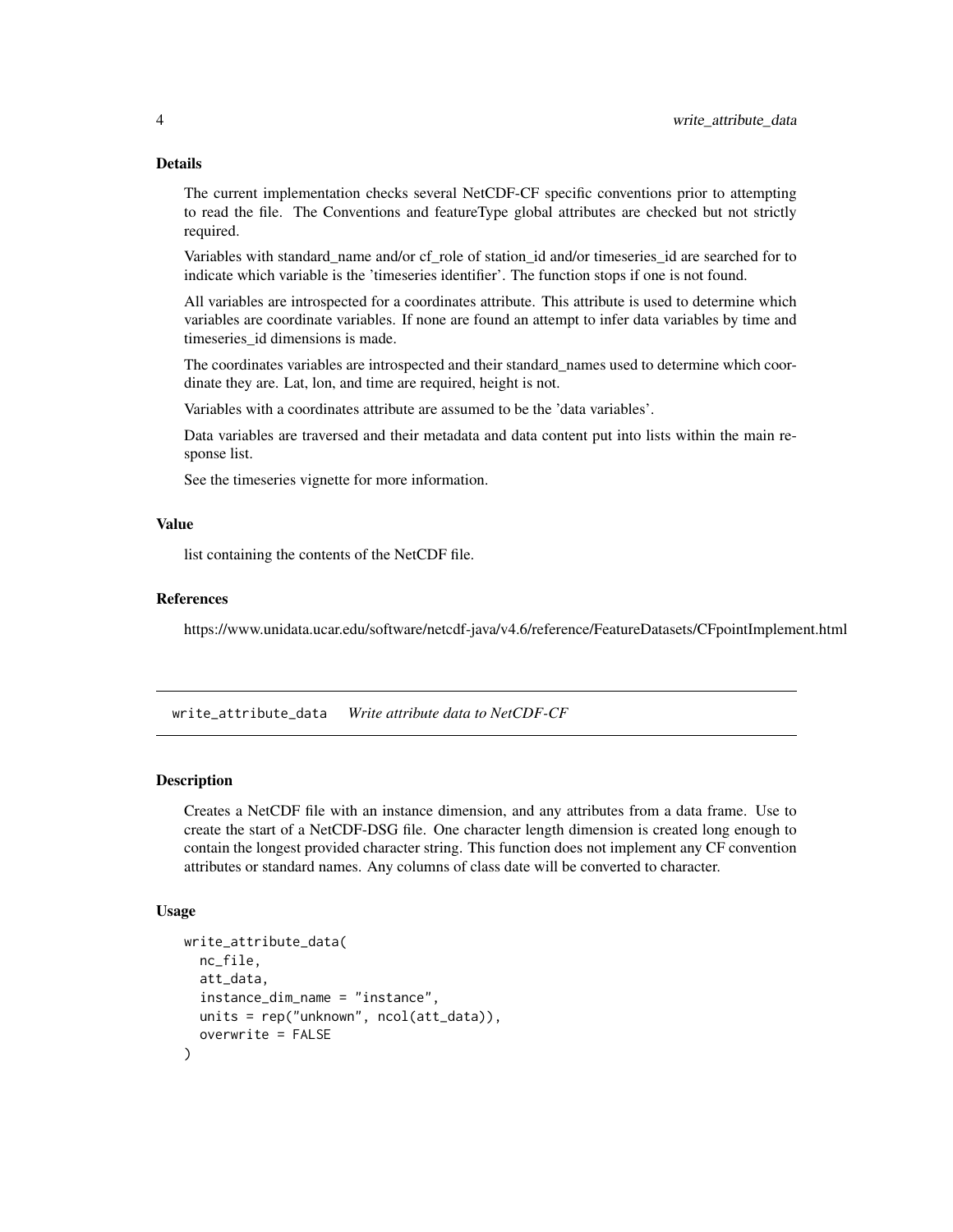#### <span id="page-4-0"></span>write\_geometry 5

#### Arguments

| $nc$ -file        | character file path to the nc file to be created. If adding to a file, it must already<br>have the named instance dimension. |
|-------------------|------------------------------------------------------------------------------------------------------------------------------|
| att_data          | data. Frame with instances as columns and attributes as rows.                                                                |
| instance_dim_name |                                                                                                                              |
|                   | character name for the instance dimension. Defaults to "instance"                                                            |
| units             | character vector with units for each column of att_data. Defaults to "un-<br>known" for all.                                 |
| overwrite         | boolean overwrite existing file? Will append if FALSE.                                                                       |

#### Examples

```
sample_data <- sf::st_set_geometry(sf::read_sf(system.file("shape/nc.shp",
                                                           package = "sf")),
                                   NULL)
example_file <-write_attribute_data(tempfile(), sample_data,
                                    units = rep("unknown", ncol(sample_data)))
try({
 ncdump <- system(paste("ncdump -h", example_file), intern = TRUE)
 cat(ncdump ,sep = "\n")
}, silent = TRUE)
```
write\_geometry *Write geometries and attributes to NetCDF-CF*

#### Description

Creates a file with point, line or polygon instance data ready for the extended NetCDF-CF time-Series featuretype format.

Will also add attributes if provided data has them.

#### Usage

```
write_geometry(
 nc_file,
 geom_data,
  instance_dim_name = NULL,
  variables = list()
)
```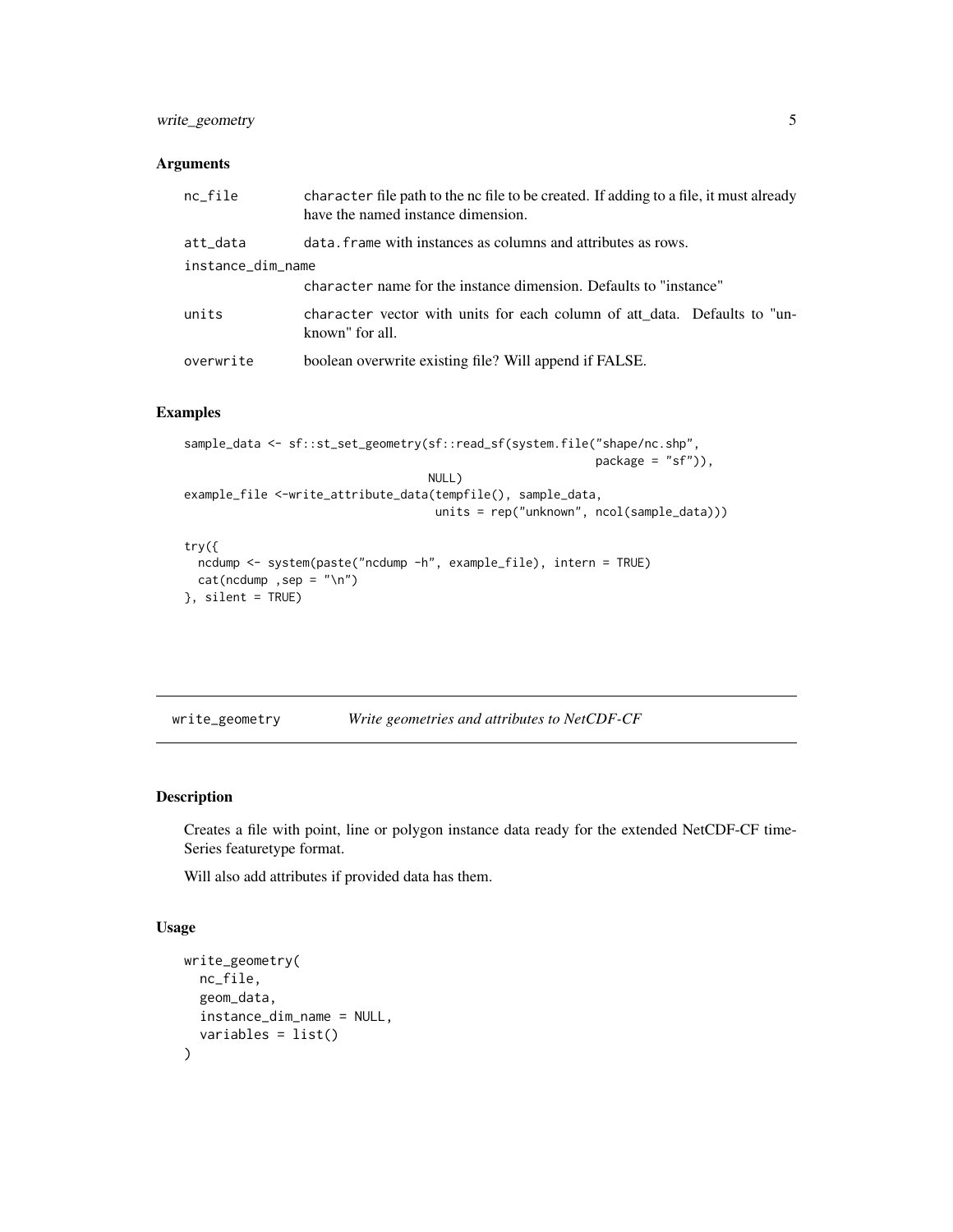#### <span id="page-5-0"></span>Arguments

| $nc$ -file        | character file path to the nc file to be created.                                                                                                                                                                     |  |
|-------------------|-----------------------------------------------------------------------------------------------------------------------------------------------------------------------------------------------------------------------|--|
| geom_data         | sf data. frame with POINT, LINESTRING, MULTILINESTRING, POLYGON,<br>or MULTIPOLYGON geometries. Note that three dimensional geometries are<br>not supported. sp geometries will be coerced to sf with sf::as_Spatial. |  |
| instance_dim_name |                                                                                                                                                                                                                       |  |
|                   | character Not required if adding geometry to a NetCDF-CF Discrete Sampling<br>Geometries timeSeries file. For a new file, will use package default – "instance"<br>- if not supplied.                                 |  |
| variables         | character If a an existing netCDF files is provided, this list of variables that<br>should be related to the geometries.                                                                                              |  |

#### References

1. <http://cfconventions.org/cf-conventions/cf-conventions.html>

#### Examples

hucPolygons <- sf::read\_sf(system.file('extdata','example\_huc\_eta.json', package = 'ncdfgeom')) hucPolygons\_nc <- ncdfgeom::write\_geometry(nc\_file=tempfile(), geom\_data = hucPolygons) try({ ncdump <- system(paste("ncdump -h", hucPolygons\_nc), intern = TRUE)  $cat(ncdump,sep = "\\n")$ }, silent = TRUE)

write\_timeseries\_dsg *Write time series to NetCDF-CF*

#### Description

This function creates a timeseries discrete sampling geometry NetCDF file. It uses the orthogonal array encoding to write one data. frame per function call. This encoding is best suited to data with the same number of timesteps per instance (e.g. geometry or station).

#### Usage

```
write_timeseries_dsg(
  nc_file,
  instance_names,
  lats,
  lons,
  times,
  data,
```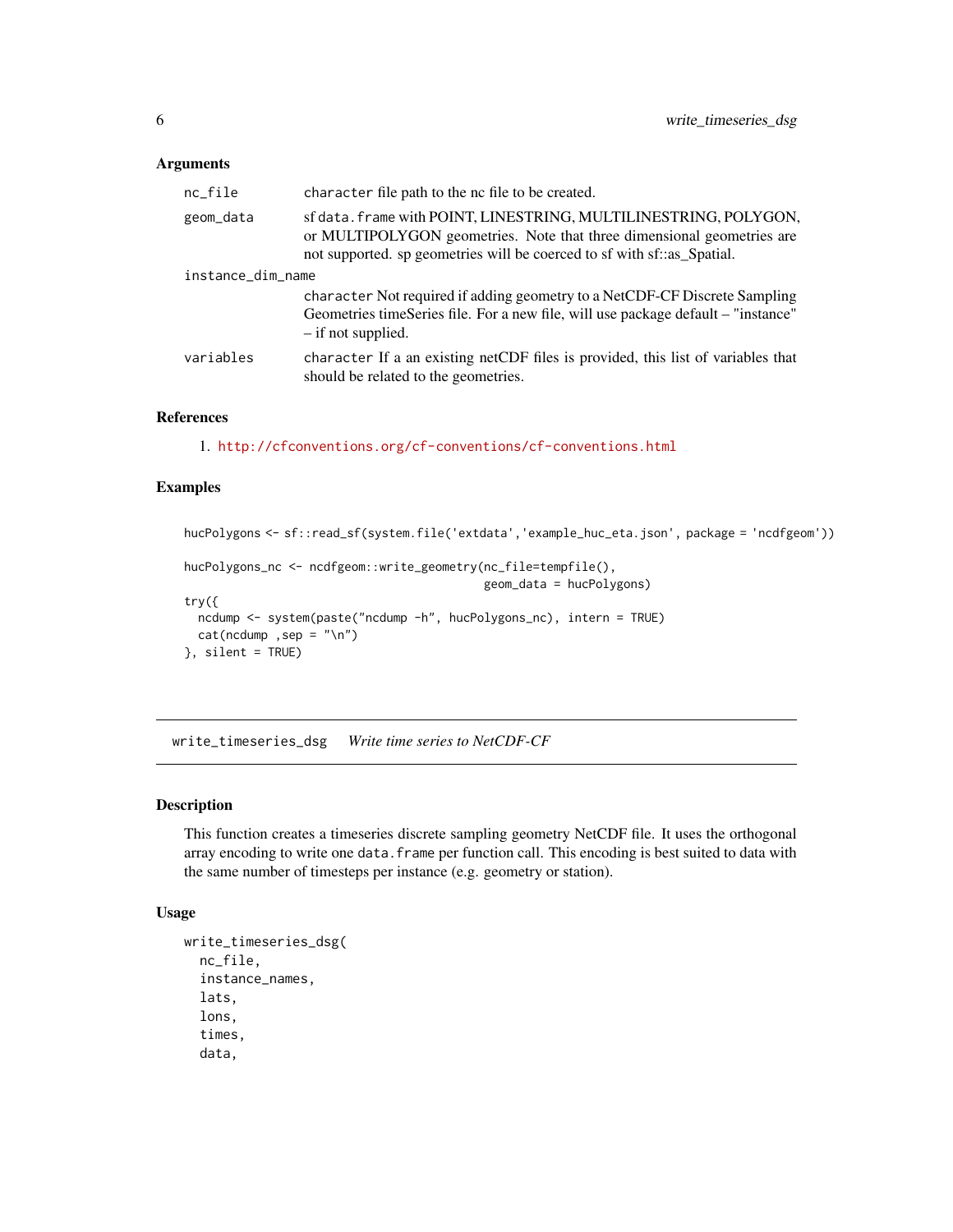```
alts = NA,
 data\_unit = "",data_prec = "double",
 data_metadata = list(name = "data", long_name = "unnamed data"),
  time_units = "days since 1970-01-01 00:00:00",
 coordvar_long_names = list(instance = "Station Names", time = "time of measurement",
  lat = "latitude of the measurement", lon = "longitude of the measurement", alt =
    "altitude of the measurement"),
 attributes = list(),
 add_to_existing = FALSE,
 overwrite = FALSE
\mathcal{L}
```
#### Arguments

| nc_file             | character file path to the nc file to be created.                                                                                                                              |  |
|---------------------|--------------------------------------------------------------------------------------------------------------------------------------------------------------------------------|--|
| instance_names      | character or numeric vector of names for each instance (e.g. station or geom-<br>etry) to be added to the file.                                                                |  |
| lats                | numeric vector of latitudes                                                                                                                                                    |  |
| lons                | numeric vector of longitudes                                                                                                                                                   |  |
| times               | POSIXct vector of times. Must be of type POSIXct or an attempt to convert it<br>will be made using as. POSIXct(times).                                                         |  |
| data                | data. frame with each column corresponding to an instance. Rows correspond<br>to time steps. nrow must be the same length as times. Column names must<br>match instance names. |  |
| alts                | numeric vector of altitudes (m above sea level) (Optional)                                                                                                                     |  |
| data_unit           | character vector of data units. Length must be the same as number of columns<br>in data parameter.                                                                             |  |
| data_prec           | character precision of observation data in NetCDF file. Valid options: 'short'<br>'integer' 'float' 'double' 'char'.                                                           |  |
| data_metadata       | list A named list of strings: list(name='ShortVarName', long_name='A Long<br>Name')                                                                                            |  |
| time_units          | character units string in udunits format to use for time. Defaults to 'days since<br>1970-01-01 00:00:00'                                                                      |  |
| coordvar_long_names |                                                                                                                                                                                |  |
|                     | list values for long names on coordinate variables. Names should be 'in-<br>stance', time', 'lat', 'lon', and 'alt.'                                                           |  |
| attributes          | list An optional list of attributes that will be added at the global level. See details<br>for useful attributes.                                                              |  |
| add_to_existing     |                                                                                                                                                                                |  |
|                     | boolean If TRUE and the file already exists, variables will be added to the<br>existing file. See details for more.                                                            |  |
| overwrite           | boolean error if file exists.                                                                                                                                                  |  |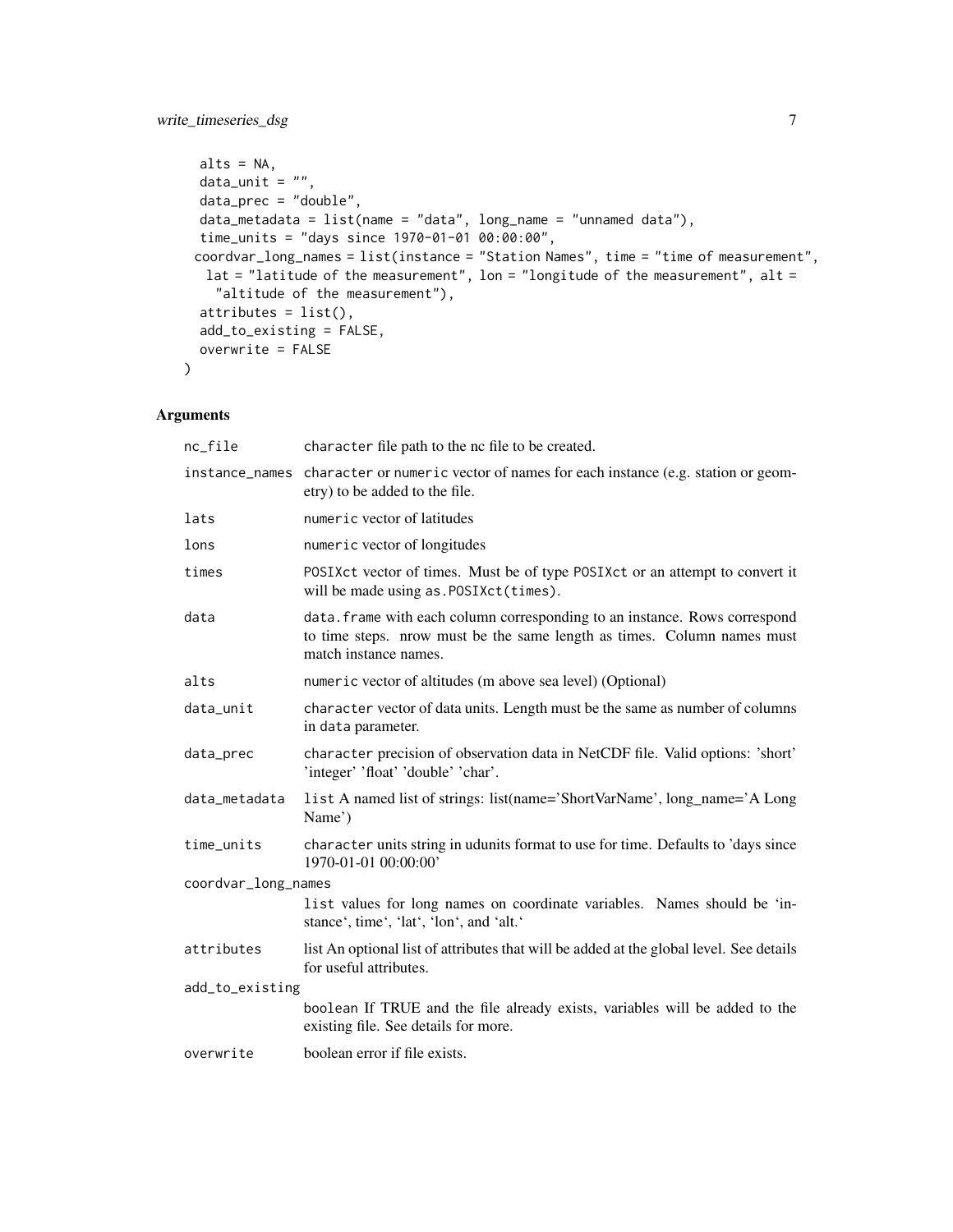#### Details

Suggested Global Variables:  $c$ (title = "title", abstract = "history", provider site = "institution", provider name ="source", description = "description")

Note regarding add\_to\_existing: add\_to\_existing = TRUE should only be used to add variables to an existing NetCDF discrete sampling geometry file. All other inputs should be the same as are already in the file. If the functions is called with add\_to\_existing=FALSE (the default), it will overwrite an existing file with the same name. The expected usage is to call this function repeatedly only changing the data, data\_unit, data\_prec and data\_metadata inputs.

See the timeseries vignette for more information.

#### References

- 1. [https://www.unidata.ucar.edu/software/netcdf-java/v4.6/reference/FeatureDat](https://www.unidata.ucar.edu/software/netcdf-java/v4.6/reference/FeatureDatasets/CFpointImplement.html)asets/ [CFpointImplement.html](https://www.unidata.ucar.edu/software/netcdf-java/v4.6/reference/FeatureDatasets/CFpointImplement.html)
- 2. [http://cfconventions.org/cf-conventions/cf-conventions.html#\\_orthogonal\\_mul](http://cfconventions.org/cf-conventions/cf-conventions.html#_orthogonal_multidimensional_array_representation)tidimensional\_ [array\\_representation](http://cfconventions.org/cf-conventions/cf-conventions.html#_orthogonal_multidimensional_array_representation)
- 3. [http://cfconventions.org/Data/cf-conventions/cf-conventions-1.7/build/cf-co](http://cfconventions.org/Data/cf-conventions/cf-conventions-1.7/build/cf-conventions.html#time-series-data)nventions. [html#time-series-data](http://cfconventions.org/Data/cf-conventions/cf-conventions-1.7/build/cf-conventions.html#time-series-data)